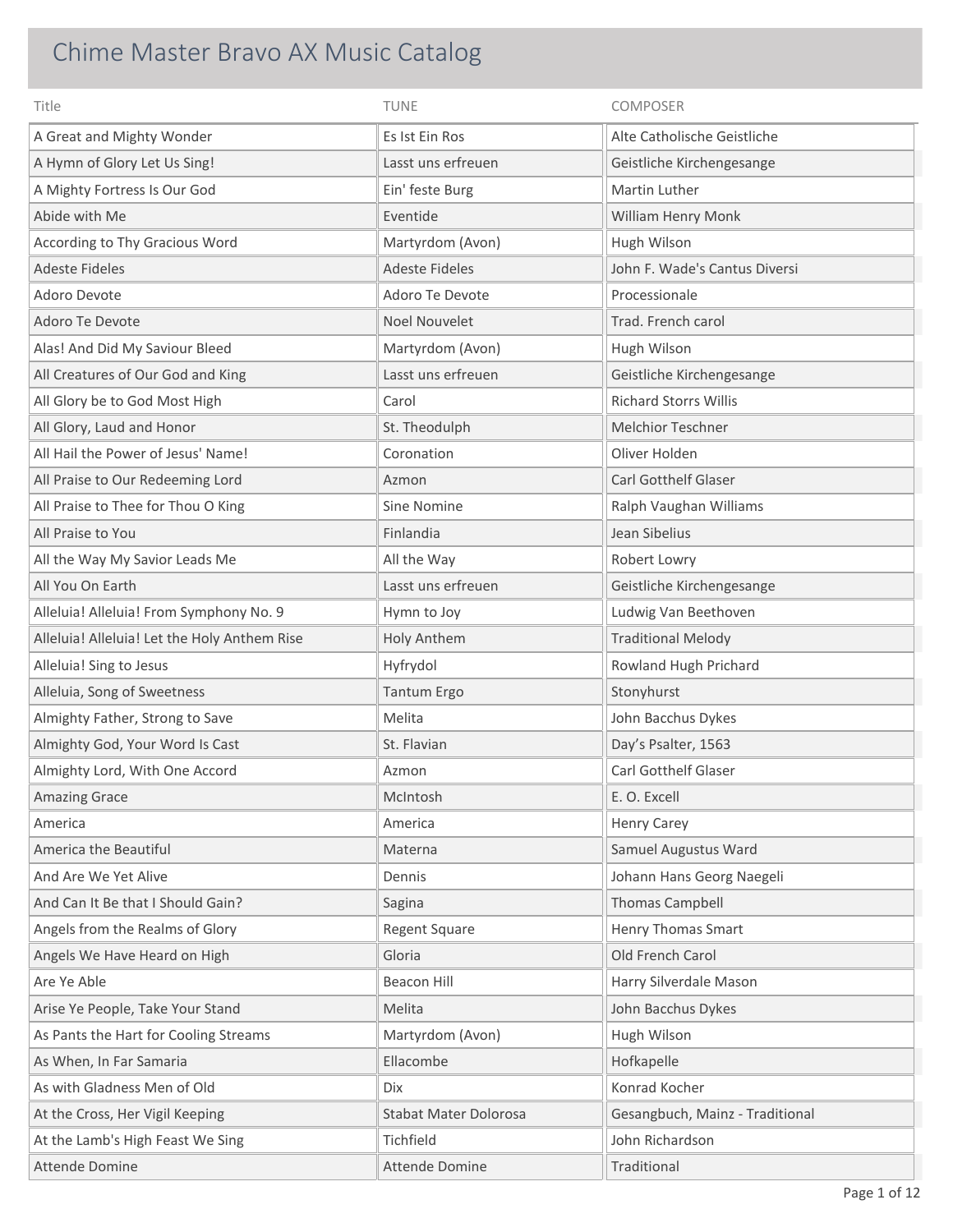| Title                                   | TUNE                     | <b>COMPOSER</b>                 |
|-----------------------------------------|--------------------------|---------------------------------|
| Auld Lang Syne                          | Auld Lang Syne           | <b>Robert Burns</b>             |
| Aurelia                                 | Aurelia                  | Samuel Sebastian Wesley         |
| Ave Maria                               | Schubert's Ave Maria     | Franz Peter Schubert            |
| Ave Maria                               | <b>Bach's Ave Maria</b>  | Bach, Gounod                    |
| Ave Maris Stella                        | Ave Maris Stella         | Caspar Ett                      |
| Awake, My Soul, Stretch Every Nerve     | Christmas                | George Frederick Handel         |
| Awake, O Sleeper, Rise from Death       | Azmon                    | <b>Carl Gotthelf Glaser</b>     |
| Away in a Manger                        | Mueller                  | James R. Murray                 |
| Baptized in Water                       | <b>Bunessan</b>          | Gaelic Melody                   |
| Battle Hymn of the Republic             | Battle Hymn              | American Melody                 |
| Be Firm and Faithful                    | Lyons                    | Johann Michael Haydn            |
| Be Joyful, Mary, Heavenly Queen         | Regina Coeli, Jubila     | Traditional                     |
| Be Known to Us in Breaking Bread        | St. Agnes                | John Bacchus Dykes              |
| Be Known to Us in Breaking Bread        | St. Flavian              | Day's Psalter, 1563             |
| Be Still, My Soul                       | Finlandia                | Jean Sibelius                   |
| Be Thou My Vision                       | Slane                    | <b>Traditional Irish Melody</b> |
| Beautiful Garden of Prayer, The         | <b>Beautiful Garden</b>  | James Henry Fillmore Sr.        |
| Beautiful Isle of Somewhere             | <b>Beautiful Isle</b>    | John Sylvester Fearis           |
| <b>Beautiful Saviour</b>                | St. Elizabeth            | Silesian Folk Tune              |
| Before The Lord We Bow                  | Darwall's 148th          | John Darwall                    |
| Behold, A Rose of Judah                 | Es Ist Ein Ros           | Alte Catholische Geistliche     |
| Beloved, Let Us Love                    | Dennis                   | Johann Hans Georg Naegeli       |
| <b>Blessed Assurance</b>                | <b>Blessed Assurance</b> | Phoebe Palmer Knapp             |
| <b>Blessed By Your Sacrifice</b>        | St. Elizabeth            | Silesian Folk Tune              |
| <b>Blessed Virgin Mary</b>              | Salve Regina             | Solesmes Chant                  |
| Blest Be the God of Israel (Benedictus) | Ellacombe                | Hofkapelle                      |
| Blest Be the King Whose Coming          | St. Theodulph            | <b>Melchior Teschner</b>        |
| Blest Be the Tie that Binds             | Dennis                   | Johann Hans Georg Naegeli       |
| Breathe on Me, Breath of God            | Trentham                 | Robert Jackson                  |
| Bring Flowers of the Rarest             | Our Lady                 | Mary E. Walsh                   |
| <b>Bunessan</b>                         | Bunessan                 | Gaelic Melody                   |
| By All Your Saints Still Striving       | St. Theodulph            | Melchior Teschner               |
| By the Blood that Flowed from Thee      | Tichfield                | John Richardson                 |
| Call Jehovah Thy Salvation              | Hyfrydol                 | Rowland Hugh Prichard           |
| Cantique de Noel                        | Cantique de Noel         | Adolphe Charles Adam            |
| Christ Arose                            | Christ Arose             | Robert Lowry                    |
| Christ Be Beside Me                     | <b>Bunessan</b>          | Gaelic Melody                   |
| Christ Be My Leader                     | Slane                    | <b>Traditional Irish Melody</b> |
| Christ for the World We Sing            | Italian Hymn             | Felice de Giardini              |
| Christ High-Ascended                    | Christe Sanctorum        | Paris Antiphoner                |
| Christ Is Alive! Let Christians Sing    | Truro                    | Thomas John Williams            |
| Christ Is Arisen                        | Christ ist Erstanden     | J. Klug, Geistliche Lieder      |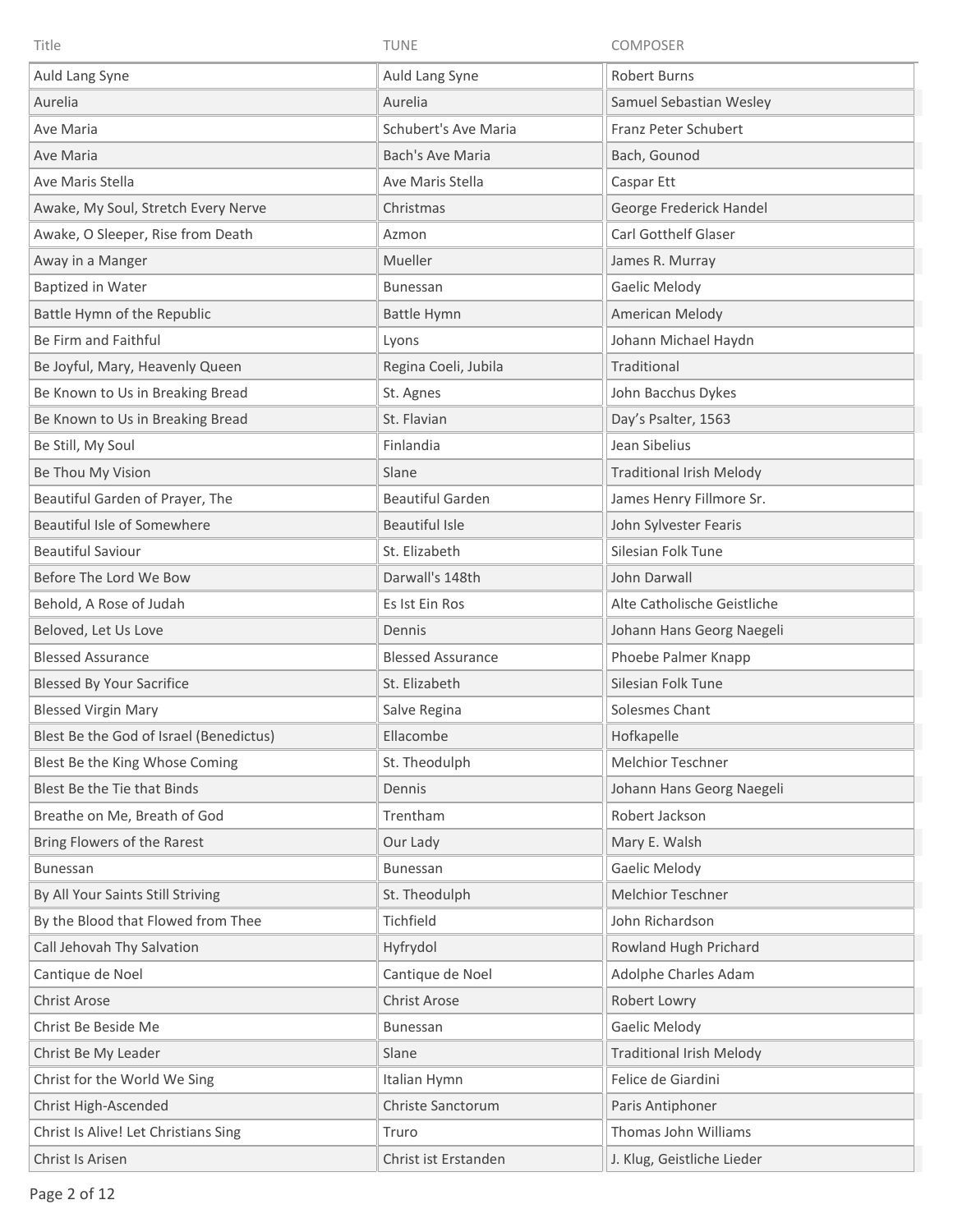| Title                                 | <b>TUNE</b>                    | COMPOSER                           |
|---------------------------------------|--------------------------------|------------------------------------|
| Christ Is Made the Sure Foundation    | <b>Regent Square</b>           | Henry Thomas Smart                 |
| Christ Is Our Cornerstone             | Darwall's 148th                | John Darwall                       |
| Christ Is the World's Light           | Christe Sanctorum              | Paris Antiphoner                   |
| Christ the Lord Is Risen Again!       | Christ ist Erstanden           | J. Klug, Geistliche Lieder         |
| Christ the Lord Is Risen Today        | Easter Hymn                    | from "Lyra Davidica"               |
| Christ the Lord Is Risen Today        | St. George's Windsor           | George Job Elvey                   |
| Christ Whose Glory Fills the Skies    | <b>Dix</b>                     | Konrad Kocher                      |
| Christ's Church Shall Glory           | Ein' feste Burg                | Martin Luther                      |
| Church in the Wildwood, The           | Church in Wildwood             | Dr. William S. Pitts               |
| Church's One Foundation, The          | Aurelia                        | Samuel Sebastian Wesley            |
| City of God, How Broad and Far        | St. Agnes                      | John Bacchus Dykes                 |
| Columbia, the Gem of the Ocean        | Columbia, the Gem of the Ocean | Thomas Becket & D. Shaw            |
| Come Holy Spirit, Heavenly Dove       | St. Agnes                      | John Bacchus Dykes                 |
| Come Now, Almighty King               | Italian Hymn                   | Felice de Giardini                 |
| Come, All Ye Shepherds                | Come, All Ye Shepherds         | Moravian Melody                    |
| Come, Holy Ghost, Creator Blest       | Lambillotte                    | Louis Lambillotte                  |
| Come, Holy Spirit, Heavenly Dove      | Martyrdom (Avon)               | Hugh Wilson                        |
| Come, Let Us Join Our Cheerful Songs  | Nun Danket                     | J. Cruger's Praxis Pietatis Melica |
| Come, O Thou God of Grace             | Italian Hymn                   | Felice de Giardini                 |
| Come, Sinners, to the Gospel Feast    | Grosser Gott, Wir Loben Dich   | Maria Theresa, Gesangebuch         |
| Come, Thou All-Trasforming Spirit     | Regent Square                  | Henry Thomas Smart                 |
| Come, Thou Almighty King              | Italian Hymn                   | Felice de Giardini                 |
| Come, Thou Long-Expected Jesus        | Hyfrydol                       | Rowland Hugh Prichard              |
| Come, Ye Thankful People, Come        | St. George's Windsor           | George Job Elvey                   |
| Commit Thou All That Grieves Thee     | Passion Chorale                | Hans Leo Hassler                   |
| Conqueror (O Durchbrecher)            | Conqueror                      | Freylinghausen's Gesangbuch        |
| Coventry Carol, The                   | Coventry Carol                 | English Melody                     |
| Creator Spirit, By Whose Aid          | Lasst uns erfreuen             | Geistliche Kirchengesange          |
| Creator Spirit, By Whose Aid          | Melita                         | John Bacchus Dykes                 |
| Crown Him with Many Crowns            | Diademata                      | George J. Elvey                    |
| Daily, Daily Sing to Mary             | Daily Sing to Mary             | Traditional                        |
| Danny Boy                             | Londonderry Air                | Irish Folk Tune                    |
| Darkness Has Faded                    | Christe Sanctorum              | Paris Antiphoner                   |
| Day of Holiness                       | Sicilian Mariners' Hymn        | Sicilian Melody                    |
| Day of Resurrection, The              | Ellacombe                      | Hofkapelle                         |
| Dear Jesus, in Whose Life I See       | Grosser Gott, Wir Loben Dich   | Maria Theresa, Gesangebuch         |
| Dear Lord and Father of Mankind       | Rest (Elton)                   | Frederick C. Maker                 |
| Dear Lord, to Your True Servants Give | Melita                         | John Bacchus Dykes                 |
| Deck the Halls                        | Deck the Hall                  | Old Welsh Air                      |
| Dominus Recordatus                    | Dominus Recordatus             | Traditional                        |
| Doxology                              | Old 100th V-Amen               | Louis Bourgeois                    |
| Draw Near, O Lord, Our God            | Attende Domine                 | Traditional                        |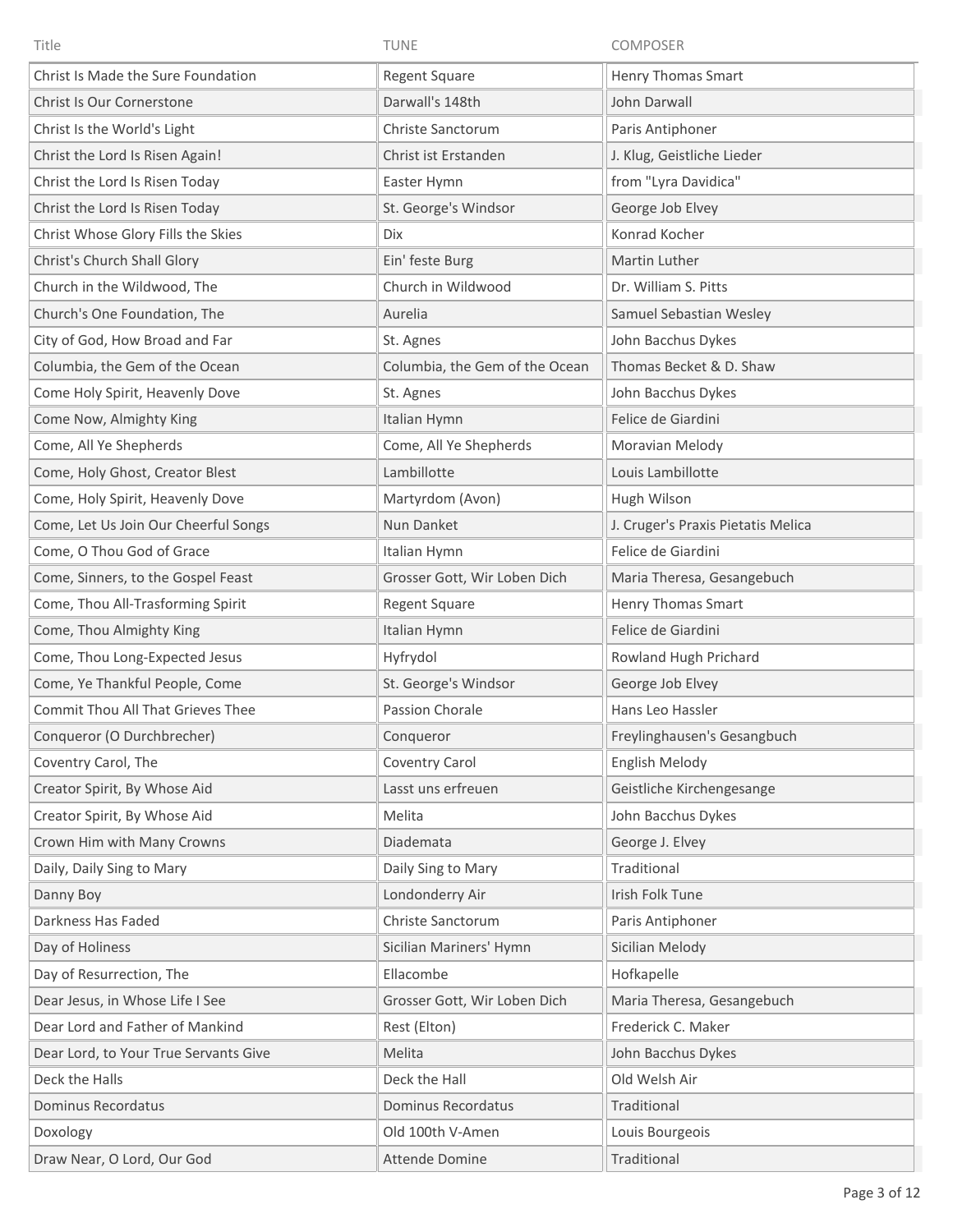| Title                                        | <b>TUNE</b>                  | COMPOSER                      |
|----------------------------------------------|------------------------------|-------------------------------|
| Easter Hymn                                  | Easter Hymn                  | from "Lyra Davidica"          |
| Easter People, Raise Your Voices             | <b>Regent Square</b>         | <b>Henry Thomas Smart</b>     |
| Eternal Father, Strong to Save               | Melita                       | John Bacchus Dykes            |
| Eternal Spirit of the Living Christ          | <b>Noel Nouvelet</b>         | Trad. French carol            |
| Eternal Spirit of the Living Christ          | Adoro Te Devote              | Processionale                 |
| <b>Fairest Lord Jesus</b>                    | St. Elizabeth                | Silesian Folk Tune            |
| Faith of Our Fathers                         | St. Catherine                | Henry Frederick Hemy          |
| Father Most Holy                             | Christe Sanctorum            | Paris Antiphoner              |
| <b>Father of Mercies</b>                     | St. Agnes                    | John Bacchus Dykes            |
| Finlandia                                    | Finlandia                    | Jean Sibelius                 |
| First Noel, The                              | <b>First Noel</b>            | <b>Traditional French Air</b> |
| Fling Out the Banner                         | Waltham                      | John Baptiste Calkin          |
| For All the Faithful Women                   | Aurelia                      | Samuel Sebastian Wesley       |
| For All the Saints                           | Pro Omnibus Sanctis (Sarum)  | Joseph Barnby                 |
| For All the Saints                           | Sine Nomine                  | Ralph Vaughan Williams        |
| For the Beauty of the Earth                  | <b>Dix</b>                   | Konrad Kocher                 |
| For the Healing of the Nations               | Cwm Rhondda                  | John Hughes                   |
| Forever Here My Rest Shall Be                | Martyrdom (Avon)             | Hugh Wilson                   |
| Forth in Thy Name, O Lord                    | <b>Duke Street</b>           | John Hatton                   |
| Forward Through the Ages                     | St. Gertrude                 | Sir Arthur Seymour Sullivan   |
| From All that Dwell Below the Skies          | Lasst uns erfreuen           | Geistliche Kirchengesange     |
| From All that Dwell Below the Skies          | Duke Street                  | John Hatton                   |
| From Ocean unto Ocean                        | Lancashire                   | Henry Thomas Smart            |
| From These Thy Children Gathered in Thy Name | Sine Nomine                  | Ralph Vaughan Williams        |
| Gesu Bambino                                 | Gesu Bambino                 | Pietro A. Yon                 |
| Give to Our God Immortal Praise!             | <b>Duke Street</b>           | John Hatton                   |
| Glorious Things of Thee Are Spoken           | Austria                      | Francis Joseph Haydn          |
| Glory Be to God the Father                   | <b>Regent Square</b>         | Henry Thomas Smart            |
| Glory to God on High                         | Italian Hymn                 | Felice de Giardini            |
| Go and Seek the Lost and Dying               | Zion                         | <b>Thomas Hastings</b>        |
| Go Forward, Christian Soldier                | Lancashire                   | <b>Henry Thomas Smart</b>     |
| Go Tell It on the Mountain                   | Go Tell It                   | Afro-American Spiritual       |
| Go, Make of All Disciples                    | Lancashire                   | <b>Henry Thomas Smart</b>     |
| God Be with You 'Til We Meet Again           | Farewell                     | William Gould Tomer           |
| God Bless Our Native Land                    | America                      | <b>Henry Carey</b>            |
| God Comes, with Succor Speedy                | Aurelia                      | Samuel Sebastian Wesley       |
| God Made from One Blood                      | Foundation                   | Early American Melody         |
| God of Grace and God of Glory                | Cwm Rhondda                  | John Hughes                   |
| God of Our Fathers                           | National Hymn                | George William Warren         |
| God of Our Life, All Glorious Lord           | Grosser Gott, Wir Loben Dich | Maria Theresa, Gesangebuch    |
| God of the Ages                              | National Hymn                | George William Warren         |
| God Rest Ye Merry, Gentlemen                 | God Rest Ye Merry, Gentlemen | English Carol                 |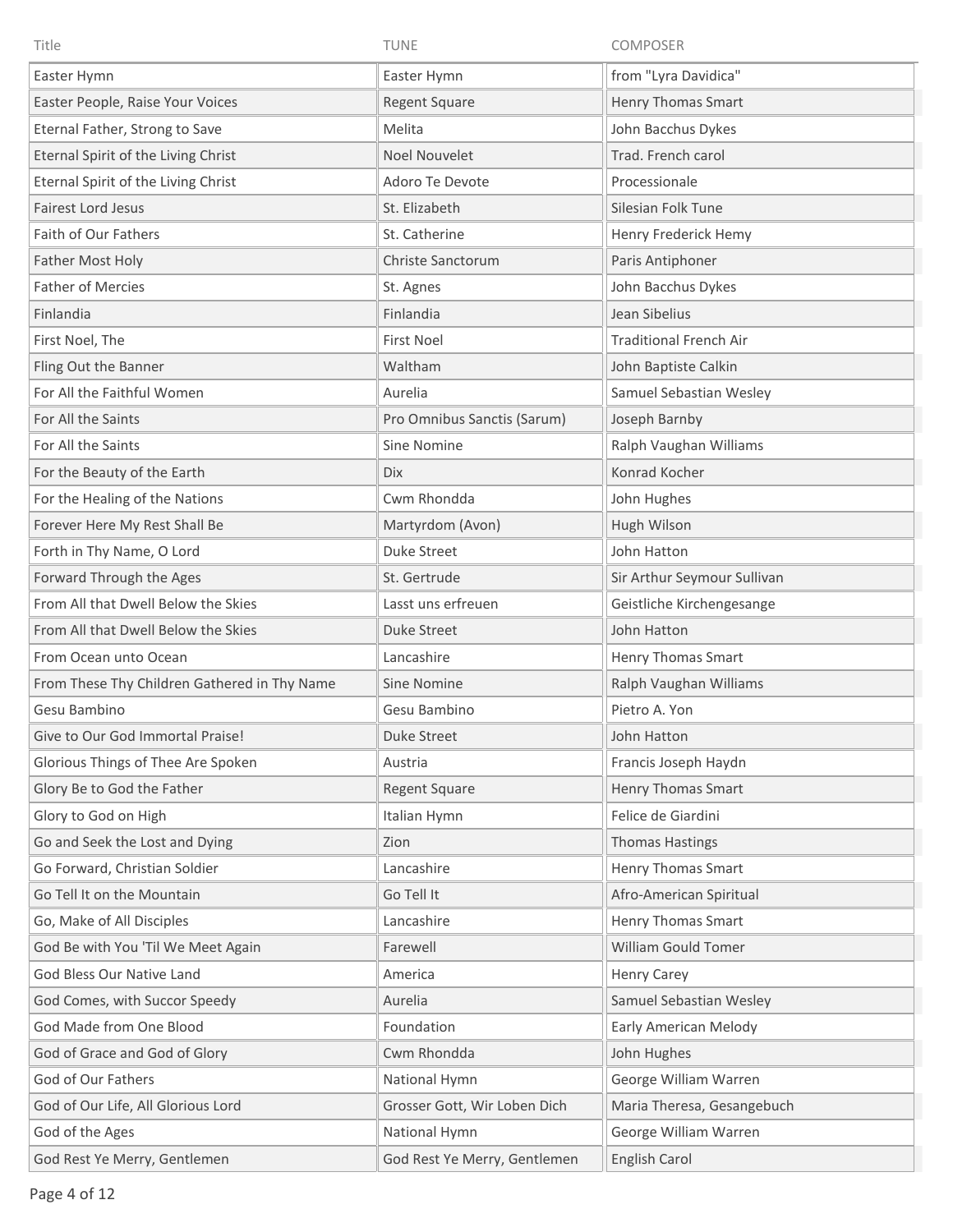| Title                                    | <b>TUNE</b>                  | COMPOSER                        |
|------------------------------------------|------------------------------|---------------------------------|
| God the Spirit, Guide and Guardian       | Hyfrydol                     | Rowland Hugh Prichard           |
| God, in the Planning and Purpose of Life | Slane                        | <b>Traditional Irish Melody</b> |
| God, Our God of Distant Ages             | Hymn to Joy                  | Ludwig Van Beethoven            |
| God, We Praise You (Te Deum)             | Austria                      | Francis Joseph Haydn            |
| God, Whose Almighty Word                 | Italian Hymn                 | Felice de Giardini              |
| God, Whose Giving Knows No Ending        | Hyfrydol                     | Rowland Hugh Prichard           |
| God's Blessing Sends Us Forth            | St. Elizabeth                | Silesian Folk Tune              |
| God's Glory is a Wondrous Thing          | Coronation                   | Oliver Holden                   |
| God's Word Is Our Great Heritage         | Ein' feste Burg              | Martin Luther                   |
| Good Christian Men, Rejoice              | In Dulci Jubilo              | German Carol                    |
| Greensleeves                             | Greensleeves                 | English ballad, 16th cent.      |
| Guide Me, O Thou Great Jehovah           | Zion                         | <b>Thomas Hastings</b>          |
| Guide Me, O Thou Great Jehovah           | Cwm Rhondda                  | John Hughes                     |
| Hail Redeemer, King Most Blest           | St. George's Windsor         | George Job Elvey                |
| Hail! Holy Queen Enthroned Above         | Salve Regina Coelitum        | Traditional                     |
| Hail, O Source of Every Blessing         | Conqueror                    | Freylinghausen's Gesangbuch     |
| Hail, Queen of Heaven                    | Hail Queen of Heaven         | <b>Traditional Melody</b>       |
| Hail, Redeemer, King Divine              | St. George's Windsor         | George Job Elvey                |
| Hail, Thou Once Despised Jesus           | Conqueror                    | Freylinghausen's Gesangbuch     |
| Hallelujah! What a Saviour               | Hallelujah! What A Saviour   | Philip Paul Bliss               |
| Happy the Home When God Is There         | St. Agnes                    | John Bacchus Dykes              |
| Hark! The Herald Angels Sing             | Mendelssohn                  | Felix Mendelssohn-Bartholdy     |
| He Leadeth Me O Blessed Thought          | Aughton                      | William Batchelder Bradbury     |
| He Looked Beyond My Fault                | Londonderry Air              | Irish Folk Tune                 |
| Hear Us Now, Our God and Father          | Hyfrydol                     | Rowland Hugh Prichard           |
| Hear Us, Lord                            | <b>Attende Domine</b>        | Traditional                     |
| Help Us Accept Each Other                | Ellacombe                    | Hofkapelle                      |
| <b>Heralds of Christ</b>                 | National Hymn                | George William Warren           |
| Holy Father, Great Creator               | Regent Square                | Henry Thomas Smart              |
| Holy God, We Praise Your Name            | Grosser Gott, Wir Loben Dich | Maria Theresa, Gesangebuch      |
| Holy Night                               | Stille Nacht                 | Franz Xaver Gruber              |
| Holy, Holy, Holy                         | Nicaea                       | John Bacchus Dykes              |
| Hosanna, Loud Hosanna                    | Ellacombe                    | Hofkapelle                      |
| How Blest Are They Who Trust in Christ   | Maryton                      | Henry Percy Smith               |
| How Firm a Foundation                    | Adeste Fideles               | John F. Wade's Cantus Diversi   |
| How Firm a Foundation                    | Lyons                        | Johann Michael Haydn            |
| How Firm a Foundation                    | Foundation                   | Early American Melody           |
| How Gentle God's Commands                | Dennis                       | Johann Hans Georg Naegeli       |
| How Wondrous and Great Thy Works         | Lyons                        | Johann Michael Haydn            |
| Humbly I Adore Thee, Verity Unseen       | Noel Nouvelet                | Trad. French carol              |
| Humbly We Adore Thee                     | Adoro Te Devote              | Processionale                   |
| Hymn to Joy                              | Hymn to Joy                  | Ludwig Van Beethoven            |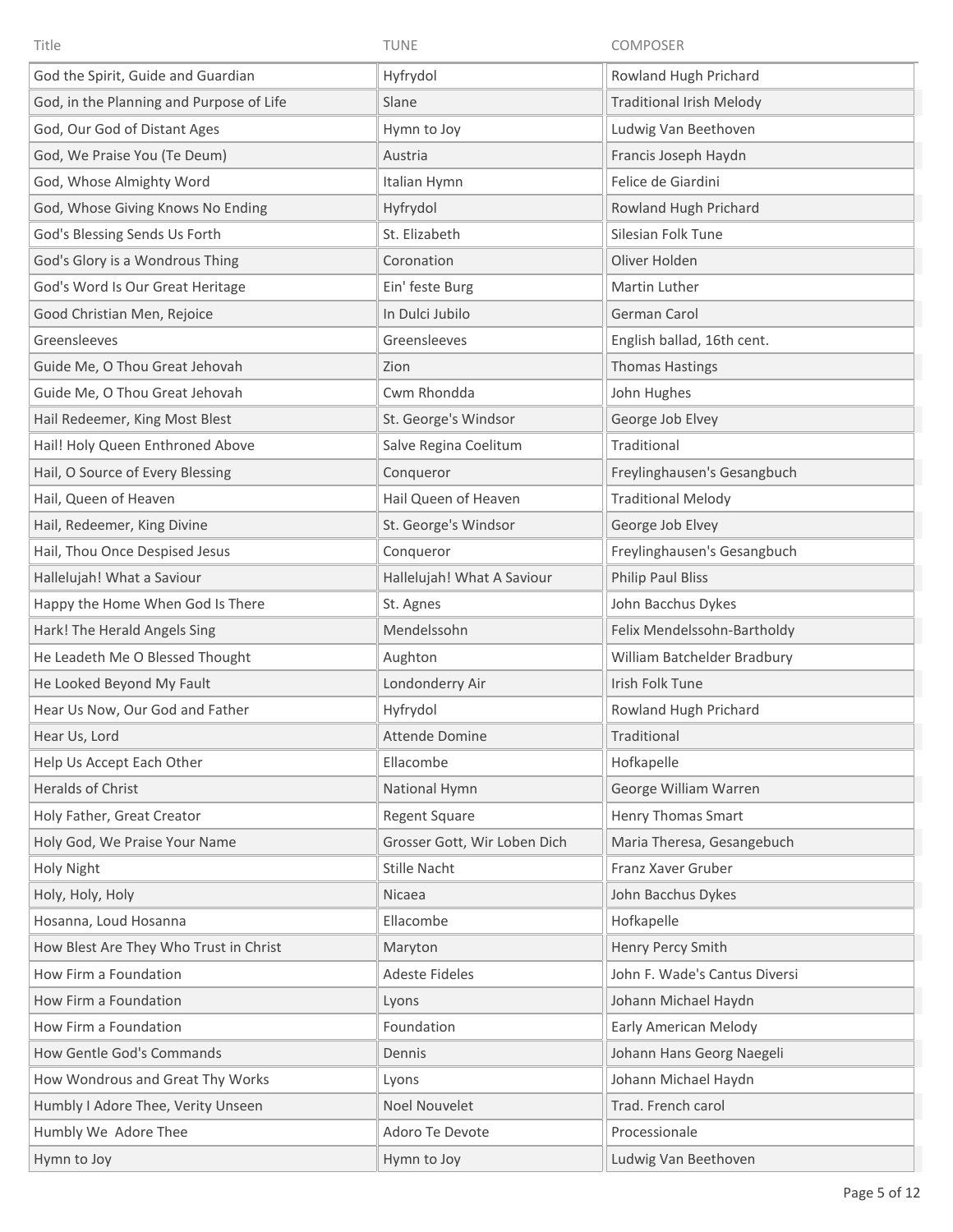| Title                                   | <b>TUNE</b>          | COMPOSER                           |
|-----------------------------------------|----------------------|------------------------------------|
| I Cannot Tell                           | Londonderry Air      | Irish Folk Tune                    |
| I Come to the Garden Alone              | Garden               | <b>Charles Austin Miles</b>        |
| I Heard the Bells on Christmas Day      | Waltham              | John Baptiste Calkin               |
| I Know that My Redeemer Lives           | Truro                | Thomas John Williams               |
| I Know that My Redeemer Lives           | Duke Street          | John Hatton                        |
| I Know that My Redeemer Lives           | <b>Bradford</b>      | George Frederick Handel            |
| I Lay My Sins on Jesus                  | Aurelia              | Samuel Sebastian Wesley            |
| I Need Thee Every Hour                  | I Need Thee          | Robert Lowry                       |
| I Sing the Mighty Power of God          | Ellacombe            | Hofkapelle                         |
| If God Himself Be For Me                | St. Theodulph        | <b>Melchior Teschner</b>           |
| Immaculate Mary                         | Lourdes Pilgrim Tune | Gagnier                            |
| In All My Lord's Appointed Ways         | Azmon                | <b>Carl Gotthelf Glaser</b>        |
| In Dulci Jubilo                         | In Dulci Jubilo      | German Carol                       |
| In the Cross of Christ I Glory          | Rathbun              | <b>Ithamar Conkey</b>              |
| In the Garden                           | Garden               | <b>Charles Austin Miles</b>        |
| It Came Upon the Midnight Clear         | Carol                | <b>Richard Storrs Willis</b>       |
| It Is Well with My Soul                 | Ville Du Havre       | <b>Philip Paul Bliss</b>           |
| Italian Hymn                            | Italian Hymn         | Felice de Giardini                 |
| Jesus Christ Is Risen Today             | Easter Hymn          | from "Lyra Davidica"               |
| Jesus Is Risen                          | Lasst uns erfreuen   | Geistliche Kirchengesange          |
| Jesus Loves Me                          | Jesus Loves Me       | William Batchelder Bradbury        |
| Jesus Shall Reign Where'er the Sun      | Truro                | Thomas John Williams               |
| Jesus Shall Reign Where'er the Sun      | Duke Street          | John Hatton                        |
| Jesus Took the Babes and Blessed Them   | <b>Regent Square</b> | <b>Henry Thomas Smart</b>          |
| Jesus! What a Friend for Sinners        | Hyfrydol             | Rowland Hugh Prichard              |
| Jesus, I Live to Thee                   | Trentham             | Robert Jackson                     |
| Jesus, Lover of My Soul                 | Martyn               | Simeon Butler Marsh                |
| Jesus, Savior, Pilot Me                 | Pilot                | John Edgar Gould                   |
| Jesus, Son of Mary                      | Adoro Te Devote      | Processionale                      |
| Jesus, Son of Mary, Fount of Life Above | Noel Nouvelet        | Trad. French carol                 |
| Jesus, the Very Thought of Thee         | St. Agnes            | John Bacchus Dykes                 |
| Jesus, Thine All-Victorious Love        | Azmon                | Carl Gotthelf Glaser               |
| Jesus, Thou Divine Companion            | Hyfrydol             | Rowland Hugh Prichard              |
| Jesus, Thy Boundless Love to Me         | St. Catherine        | Henry Frederick Hemy               |
| Jesus, United By Thy Grace              | St. Agnes            | John Bacchus Dykes                 |
| Join All the Glorious Names             | Darwall's 148th      | John Darwall                       |
| Joy to the World                        | Antioch              | George Frederic Handel             |
| Joyful, Joyful, We Adore Thee           | Hymn to Joy          | Ludwig Van Beethoven               |
| Just as I Am                            | Woodworth            | William Batchelder Bradbury        |
| Lamp of Our Feet, Whereby We Trace      | Nun Danket           | J. Cruger's Praxis Pietatis Melica |
| Lasst uns erfreuen                      | Lasst uns erfreuen   | Geistliche Kirchengesange          |
| Lavish Love, Abundant Beauty            | Hyfrydol             | Rowland Hugh Prichard              |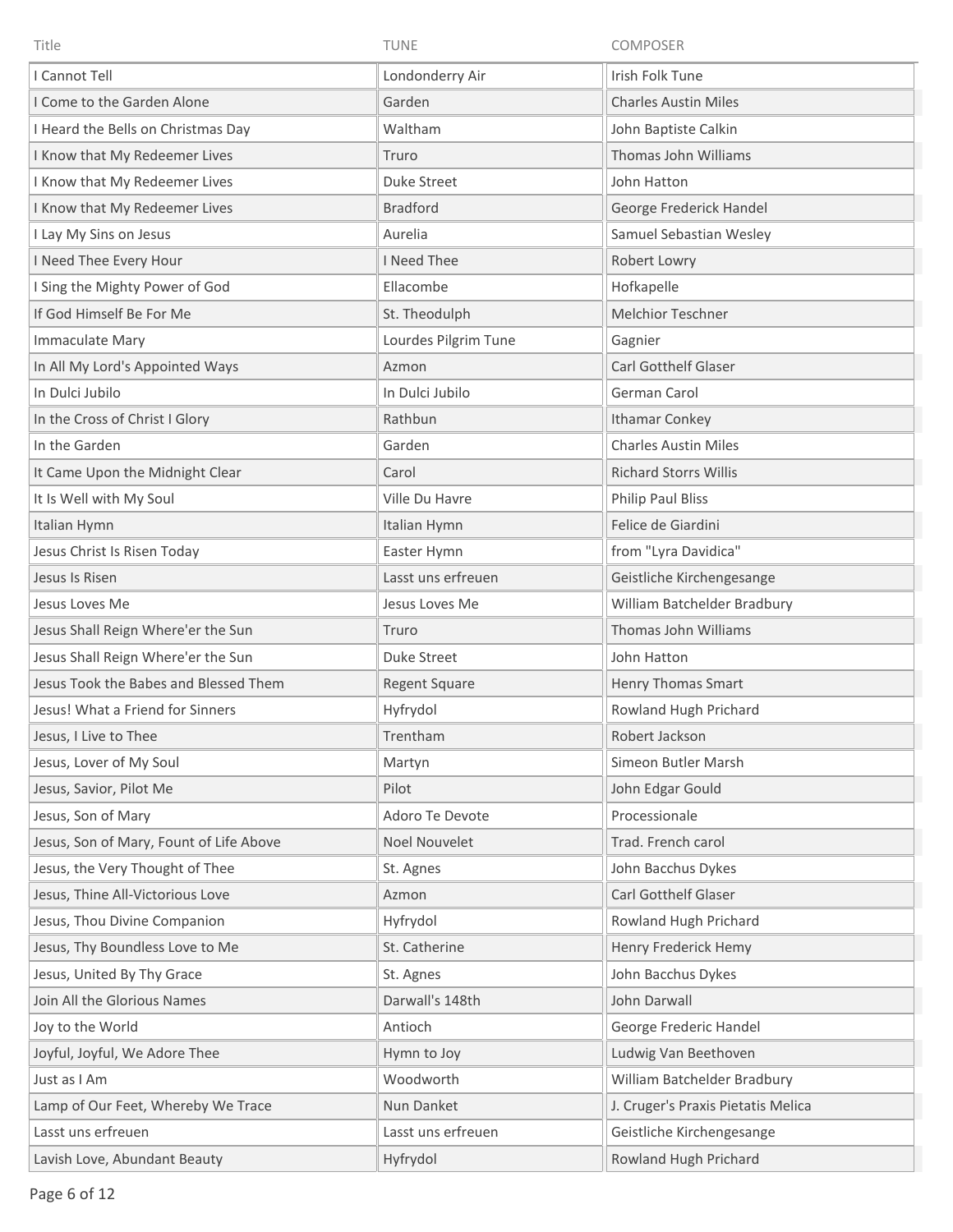| Title                                  | <b>TUNE</b>                | COMPOSER                           |
|----------------------------------------|----------------------------|------------------------------------|
| Lead On, O King Eternal                | Lancashire                 | Henry Thomas Smart                 |
| Lead, Kindly Light                     | Lux Benigna                | John Bacchus Dykes                 |
| Let Children Hear the Mighty Deeds     | Nun Danket                 | J. Cruger's Praxis Pietatis Melica |
| Lift Up Your Heads, Ye Gates of Brass  | Ellacombe                  | Hofkapelle                         |
| Lift Up Your Heads, Ye Mighty Gates    | Truro                      | Thomas John Williams               |
| Lift Up, Lift Up Your Voices Now       | Waltham                    | John Baptiste Calkin               |
| Listen to My Prayer                    | Dix                        | Konrad Kocher                      |
| Little Brown Church in the Vale, The   | Church in Wildwood         | Dr. William S. Pitts               |
| Lo! He Comes                           | Sicilian Mariners' Hymn    | Sicilian Melody                    |
| Lo, He Comes with Clouds Descending    | <b>Regent Square</b>       | Henry Thomas Smart                 |
| Lo, How a Rose E'er Blooming           | Es Ist Ein Ros             | Alte Catholische Geistliche        |
| Londonderry Air                        | Londonderry Air            | Irish Folk Tune                    |
| Look, Ye Saints, the Sight Is Glorious | Regent Square              | <b>Henry Thomas Smart</b>          |
| Lord God, We Worship Thee!             | Nun Danket                 | J. Cruger's Praxis Pietatis Melica |
| Lord Has So Prized Us, The             | Kremser                    | Folksong of the Netherlands        |
| Lord Jesus, When I Think of Thee       | Dominus Recordatus         | Traditional                        |
| Lord of All Hopefulness                | Slane                      | <b>Traditional Irish Melody</b>    |
| Lord of Glory, You Have Bought Us      | Hyfrydol                   | Rowland Hugh Prichard              |
| Lord of Nations, God Eternal           | Hymn to Joy                | Ludwig Van Beethoven               |
| Lord of the Living Harvest             | Aurelia                    | Samuel Sebastian Wesley            |
| Lord of the Worlds Above               | Darwall's 148th            | John Darwall                       |
| Lord, Dismiss Us With Thy Blessing     | Sicilian Mariners' Hymn    | Sicilian Melody                    |
| Lord, When We Bend Before Thy Throne   | Martyrdom (Avon)           | Hugh Wilson                        |
| Lord, Who Throughout These Forty Days  | St. Flavian                | Day's Psalter, 1563                |
| Lourdes Pilgrim Tune                   | Lourdes Pilgrim Tune       | Gagnier                            |
| Love Divine, All Loves Excelling       | Beecher                    | John Zundel                        |
| Love Divine, All Loves Excelling       | Hyfrydol                   | Rowland Hugh Prichard              |
| Love Is the Gracious Gift              | <b>Bunessan</b>            | Gaelic Melody                      |
| Low In the Grave He Lay                | Christ Arose               | Robert Lowry                       |
| Lullay, Thou Little Tiny Child         | Coventry Carol             | <b>English Melody</b>              |
| Make Me a Captive, Lord                | Diademata                  | George J. Elvey                    |
| Man of Sorrows                         | Hallelujah! What A Saviour | <b>Philip Paul Bliss</b>           |
| Mary's Song of Praise                  | McIntosh                   | E. O. Excell                       |
| Materna                                | Materna                    | Samuel Augustus Ward               |
| Mid All the Traffic of the Ways        | St. Agnes                  | John Bacchus Dykes                 |
| Mine Eyes Have Seen the Glory          | Battle Hymn                | American Melody                    |
| Morning Has Broken                     | Bunessan                   | Gaelic Melody                      |
| Most Ancient of All Mysteries          | St. Flavian                | Day's Psalter, 1563                |
| Mother Dear, O Pray for Me             | Mother Dear                | <b>Traditional Melody</b>          |
| My Country 'tis of Thee                | America                    | <b>Henry Carey</b>                 |
| My Faith Looks Up to Thee              | Olivet                     | Lowell Mason                       |
| My Hope Is Built on Nothing Less       | Melita                     | John Bacchus Dykes                 |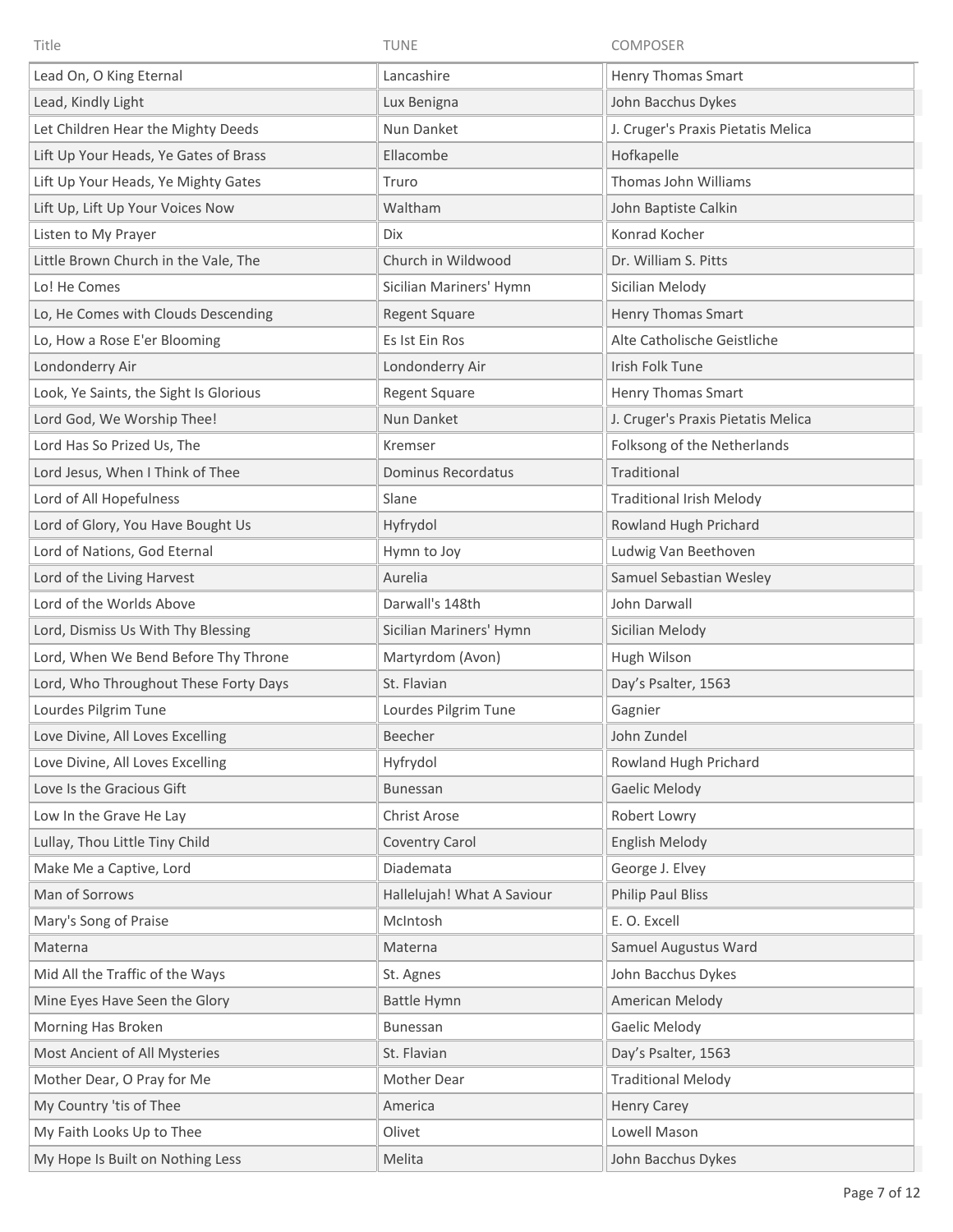| Title                                        | TUNE                        | <b>COMPOSER</b>                    |
|----------------------------------------------|-----------------------------|------------------------------------|
| My Hope Is Built On Nothing Less             | Solid Rock                  | William Batchelder Bradbury        |
| My Soul Praises God                          | Beecher                     | John Zundel                        |
| My Soul with Expectation                     | St. Flavian                 | Day's Psalter, 1563                |
| My Soul, Bear Thou Thy Part                  | Darwall's 148th             | John Darwall                       |
| National Anthem                              | <b>Star-Spangled Banner</b> | John Stafford Smith                |
| National Hymn                                | National Hymn               | George William Warren              |
| Navy Hymn                                    | Melita                      | John Bacchus Dykes                 |
| Near to the Heart of God                     | McAfee                      | Cleland Boyd McAfee                |
| Nearer, My God, to Thee                      | Bethany                     | Lowell Mason                       |
| No, Not One!                                 | No, Not One!                | George C. Hugg                     |
| Not Alone For Mighty Empire                  | Hyfrydol                    | Rowland Hugh Prichard              |
| Now All the Vault of Heaven Resounds         | Lasst uns erfreuen          | Geistliche Kirchengesange          |
| Now Know We Not the Meaning of Life's Sorrow | Finlandia                   | Jean Sibelius                      |
| Now Sing We, Now Rejoice                     | In Dulci Jubilo             | German Carol                       |
| Now Thank We All Our God                     | Nun Danket                  | J. Cruger's Praxis Pietatis Melica |
| Now the Day Is Over                          | Merrial                     | Joseph Barnby                      |
| Now the Green Blade Riseth                   | Noel Nouvelet               | Trad. French carol                 |
| O Beautiful for Spacious Skies               | Materna                     | Samuel Augustus Ward               |
| O Brothers, Lift Your Voices                 | Lancashire                  | Henry Thomas Smart                 |
| O Canada!                                    | O Canada                    | Calixa Lavalie                     |
| O Christ the Great Foundation                | Aurelia                     | Samuel Sebastian Wesley            |
| O Christ the Same                            | Londonderry Air             | Irish Folk Tune                    |
| O Christmas Tree                             | O Tannenbaum                | German Folk Song                   |
| O Church of God, United                      | Ellacombe                   | Hofkapelle                         |
| O Come and Mourn with Me                     | Crookall                    | Traditional                        |
| O Come and Mourn with Me Awhile              | St. Cross                   | John Bacchus Dykes                 |
| O Come, All Ye Faithful                      | <b>Adeste Fideles</b>       | John F. Wade's Cantus Diversi      |
| O Come, Little Children                      | Ihr Kinderlein, Kommet      | Johann Abraham Peter Schulz        |
| O Come, O Come, Emmanuel                     | Veni, Emmanuel              | Ancient Plain Song                 |
| O Day of Rest and Gladness                   | Ellacombe                   | Hofkapelle                         |
| O Father, All Creating                       | Aurelia                     | Samuel Sebastian Wesley            |
| O For a Faith that Will Not Shrink           | Azmon                       | <b>Carl Gotthelf Glaser</b>        |
| O For a Heart to Praise My God               | Martyrdom (Avon)            | Hugh Wilson                        |
| O Fount of Good, for All Your Love           | St. Flavian                 | Day's Psalter, 1563                |
| O God of All the Many Lands                  | Ellacombe                   | Hofkapelle                         |
| O God of Loveliness                          | St. Elizabeth               | Silesian Folk Tune                 |
| O God, Beneath Thy Guiding Hand              | Duke Street                 | John Hatton                        |
| O God, Our Help in Ages Past                 | St. Anne                    | Attr. to William Croft, 1708       |
| O God, Unseen, Yet Ever Near                 | St. Flavian                 | Day's Psalter, 1563                |
| O Holy Night                                 | Cantique de Noel            | Adolphe Charles Adam               |
| O Jesus Christ, Our Lord Most Dear           | St. Catherine               | Henry Frederick Hemy               |
| O Jesus King of Glory                        | St. Theodulph               | Melchior Teschner                  |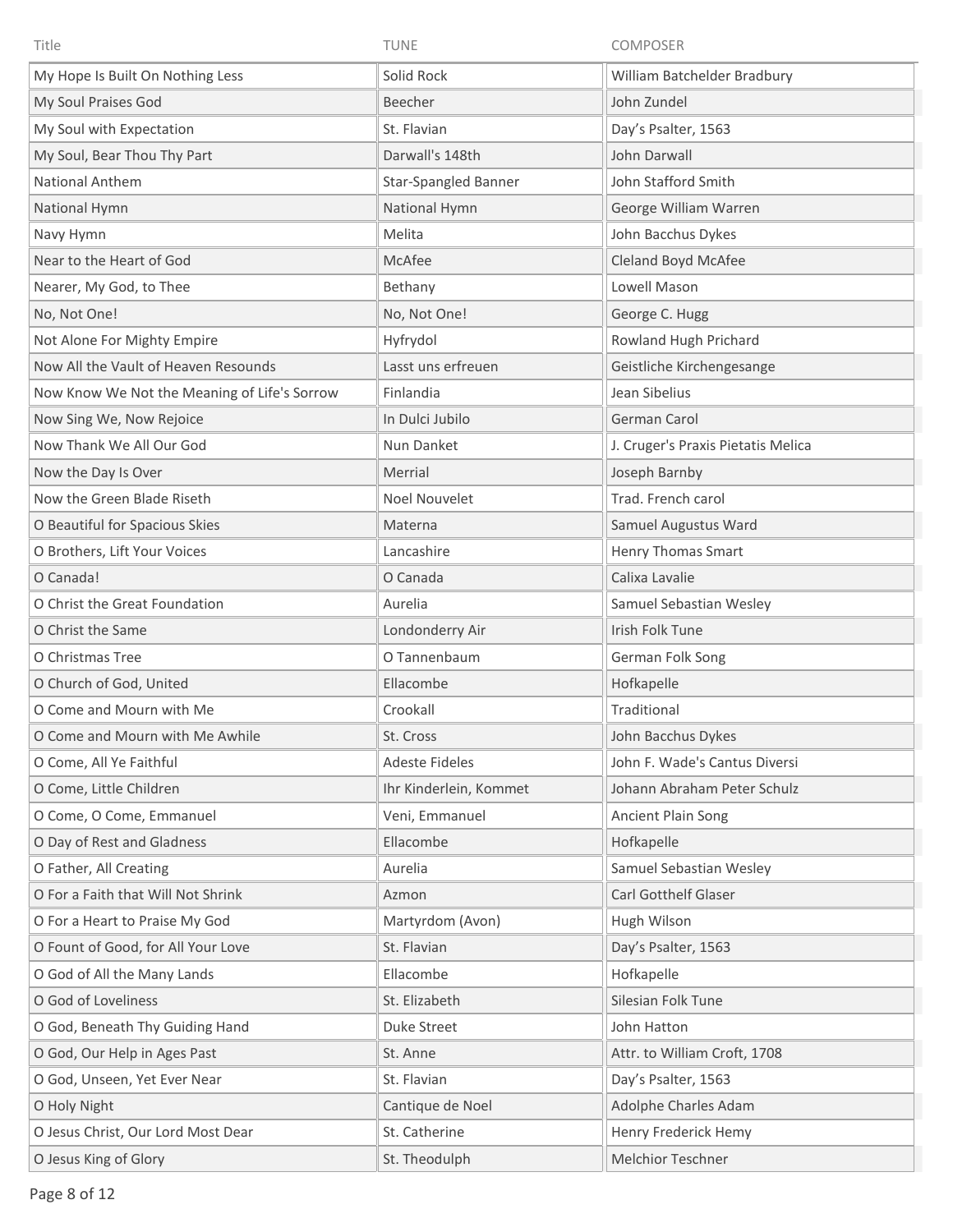| Title                                          | <b>TUNE</b>                   | <b>COMPOSER</b>              |
|------------------------------------------------|-------------------------------|------------------------------|
| O Jesus, King Most Wonderful                   | St. Agnes                     | John Bacchus Dykes           |
| O King of Might and Splendor                   | <b>Passion Chorale</b>        | Hans Leo Hassler             |
| O Little Town of Bethlehem                     | St. Louis                     | Lewis Henry Redner           |
| O Living Bread from Heaven                     | Aurelia                       | Samuel Sebastian Wesley      |
| O Lord, How Shall I Meet Thee                  | St. Theodulph                 | <b>Melchior Teschner</b>     |
| O Lord, I Am Not Worthy                        | O Lord, I Am Not Worthy       | Traditional                  |
| O Lord, You Died That All Might Live           | Melita                        | John Bacchus Dykes           |
| O Love of God Most Full                        | Trentham                      | Robert Jackson               |
| O Mary, we crown thee with blossoms today      | Our Lady                      | Mary E. Walsh                |
| O Master of the Loving Heart                   | Azmon                         | <b>Carl Gotthelf Glaser</b>  |
| O Master, Let Me Walk with You                 | Maryton                       | Henry Percy Smith            |
| O Most Holy Mother                             | Sicilian Mariners' Hymn       | Sicilian Melody              |
| O Mother Dear, Jerusalem                       | Materna                       | Samuel Augustus Ward         |
| O Perfect Love, All Human Thought Transcending | O Perfect Love                | Joseph Barnby                |
| O Praise the Lord, Sing unto God               | Ellacombe                     | Hofkapelle                   |
| O Sacred Head, Now Wounded                     | Passion Chorale               | Hans Leo Hassler             |
| O Sanctissima                                  | Sicilian Mariners' Hymn       | Sicilian Melody              |
| O Say Can You See                              | Star-Spangled Banner          | John Stafford Smith          |
| O Sons and Daughters, Let Us Sing              | O Filii Et Filiae             | French Tune                  |
| O Tannenbaum                                   | O Tannenbaum                  | German Folk Song             |
| O Thou God of My Salvation                     | Regent Square                 | Henry Thomas Smart           |
| O Thou My Soul, Bless God the Lord             | Martyrdom (Avon)              | Hugh Wilson                  |
| O Word of God Incarnate                        | Aurelia                       | Samuel Sebastian Wesley      |
| O! Where are Kings and Empires Now             | St. Anne                      | Attr. to William Croft, 1708 |
| O, Children of the Lord                        | Lasst uns erfreuen            | Geistliche Kirchengesange    |
| O, Virgin Without Blemish                      | Lourdes Pilgrim Tune          | Gagnier                      |
| Oh, For a Thousand Tongues to Sing             | Azmon                         | Carl Gotthelf Glaser         |
| Oh, Worship the King                           | Lyons                         | Johann Michael Haydn         |
| Old Rugged Cross, The                          | Old Rugged Cross              | George Bennard               |
| On the Way of the Cross                        | Way of the Cross              | Hungarian Tune               |
| On This Day, O Beautiful Mother                | O Beautiful Mother            | Louis Lambillotte            |
| On What Has Now Been Sown                      | Darwall's 148th               | John Darwall                 |
| Once to Every Man and Nation                   | Austria                       | Francis Joseph Haydn         |
| Onward, Christian Soldiers                     | St. Gertrude                  | Sir Arthur Seymour Sullivan  |
| Our Great Savior                               | Hyfrydol                      | Rowland Hugh Prichard        |
| Our Lord Is Risen from the Dead                | <b>Duke Street</b>            | John Hatton                  |
| Palms, The                                     | Palms, The                    | Jean-Baptiste Faure          |
| Panis Angelicus                                | Panis Angelicus (Traditional) | Cesar Franck                 |
| Pass Me Not, O Gentle Saviour                  | Pass Me Not                   | William Howard Doane         |
| Praise and Thanksgiving                        | Bunessan                      | Gaelic Melody                |
| Praise and Thanksgiving Be to God              | Christe Sanctorum             | Paris Antiphoner             |
| Praise God, from Whom All Blessings Flow       | Old 100th V-Amen              | Louis Bourgeois              |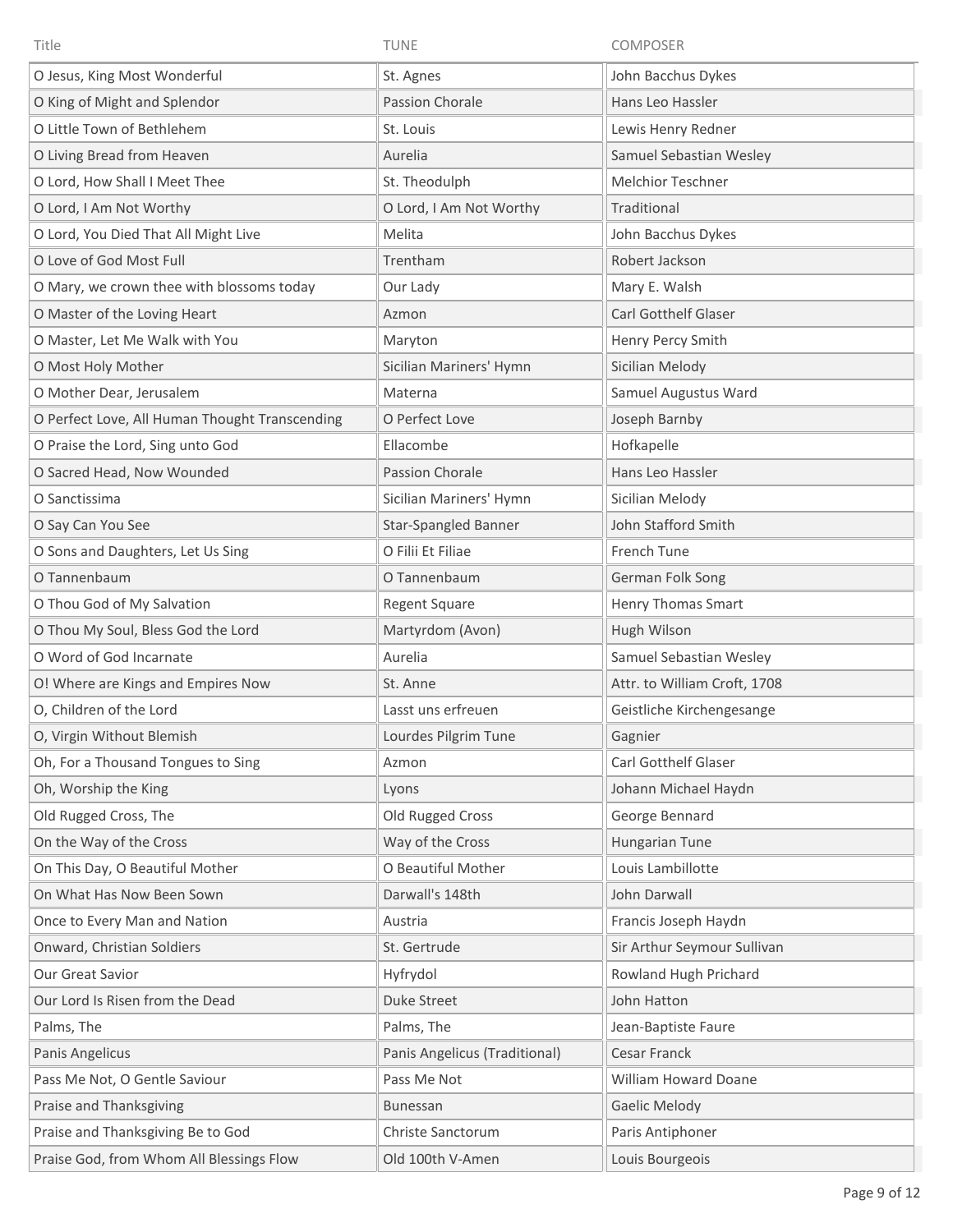| Title                                    | TUNE                        | COMPOSER                           |
|------------------------------------------|-----------------------------|------------------------------------|
| Praise God, from Whom All Blessings Flow | Lasst uns erfreuen          | Geistliche Kirchengesange          |
| Praise the Almighty; My Soul, Adore Him  | Lobe den Herren             | Ernewerten Gesangbuch              |
| Praise the Lord! Ye Heavens, Adore Him   | Hymn to Joy                 | Ludwig Van Beethoven               |
| Praise the Lord! Ye Heavens, Adore Him   | Austria                     | Francis Joseph Haydn               |
| Praise the Lord; You Heav'ns Adore Him   | Hyfrydol                    | Rowland Hugh Prichard              |
| Praise to God, Immortal Praise           | Dix                         | Konrad Kocher                      |
| Praise to the Holy Trinity               | Nun Danket                  | J. Cruger's Praxis Pietatis Melica |
| Praise to the Lord, the Almighty         | Lobe den Herren             | Ernewerten Gesangbuch              |
| Pro Omnibus Sanctis                      | Pro Omnibus Sanctis (Sarum) | Joseph Barnby                      |
| <b>Regent Square</b>                     | <b>Regent Square</b>        | <b>Henry Thomas Smart</b>          |
| Regina Coeli, Jubila                     | Regina Coeli, Jubila        | Traditional                        |
| Rejoice, Rejoice, Believers              | St. Theodulph               | Melchior Teschner                  |
| Rejoice, Rejoice, Believers              | Lancashire                  | Henry Thomas Smart                 |
| Rejoice, The Lord Is King                | Darwall's 148th             | John Darwall                       |
| Ring the Bells of Heaven                 | Ring the Bells of Heaven    | George F. Root                     |
| Rock of Ages                             | Toplady                     | <b>Thomas Hastings</b>             |
| Saints of God, the Dawn Is Brightening   | <b>Regent Square</b>        | Henry Thomas Smart                 |
| Salve Regina                             | Salve Regina                | Solesmes Chant                     |
| Salve Regina Coelitum                    | Salve Regina Coelitum       | Traditional                        |
| Savior Calls; Let Every Ear, The         | Azmon                       | Carl Gotthelf Glaser               |
| Savior, Like a Shepherd Lead Us          | Sicilian Mariners' Hymn     | Sicilian Melody                    |
| Saviour Sprinkle Many Nations            | Beecher                     | John Zundel                        |
| Saviour, Like a Shepherd Lead Us         | Bradbury                    | William Batchelder Bradbury        |
| Shall We Gather at the River             | Hanson Place                | Rev. Robert Lowry                  |
| Shepherd of Souls                        | St. Agnes                   | John Bacchus Dykes                 |
| Shepherd of Tender Youth                 | Olivet                      | Lowell Mason                       |
| Sicilian Mariners' Hymn                  | Sicilian Mariners' Hymn     | Sicilian Melody                    |
| Silent Night, Holy Night!                | Stille Nacht                | Franz Xaver Gruber                 |
| Sine Nomine                              | Sine Nomine                 | Ralph Vaughan Williams             |
| Sing We a Song                           | Truro                       | Thomas John Williams               |
| Sing We Now of Christmas                 | <b>Noel Nouvelet</b>        | Trad. French carol                 |
| Sing with All the Saints in Glory        | Hymn to Joy                 | Ludwig Van Beethoven               |
| Singers Sing and Trumpets Play           | Christ ist Erstanden        | J. Klug, Geistliche Lieder         |
| Soldiers of Christ, Arise                | Diademata                   | George J. Elvey                    |
| Solid Rock, The                          | Solid Rock                  | William Batchelder Bradbury        |
| Song of Zechariah (Benedictus)           | Ellacombe                   | Hofkapelle                         |
| Songs of Thankfulness and Praise         | Tichfield                   | John Richardson                    |
| Songs of Thankfulness and Praise         | St. George's Windsor        | George Job Elvey                   |
| Spirit Divine, Attend Our Prayers        | St. Agnes                   | John Bacchus Dykes                 |
| Spirit Sends Us Forth, The               | Azmon                       | Carl Gotthelf Glaser               |
| St. Anne                                 | St. Anne                    | Attr. to William Croft, 1708       |
| St. Catherine                            | St. Catherine               | Henry Frederick Hemy               |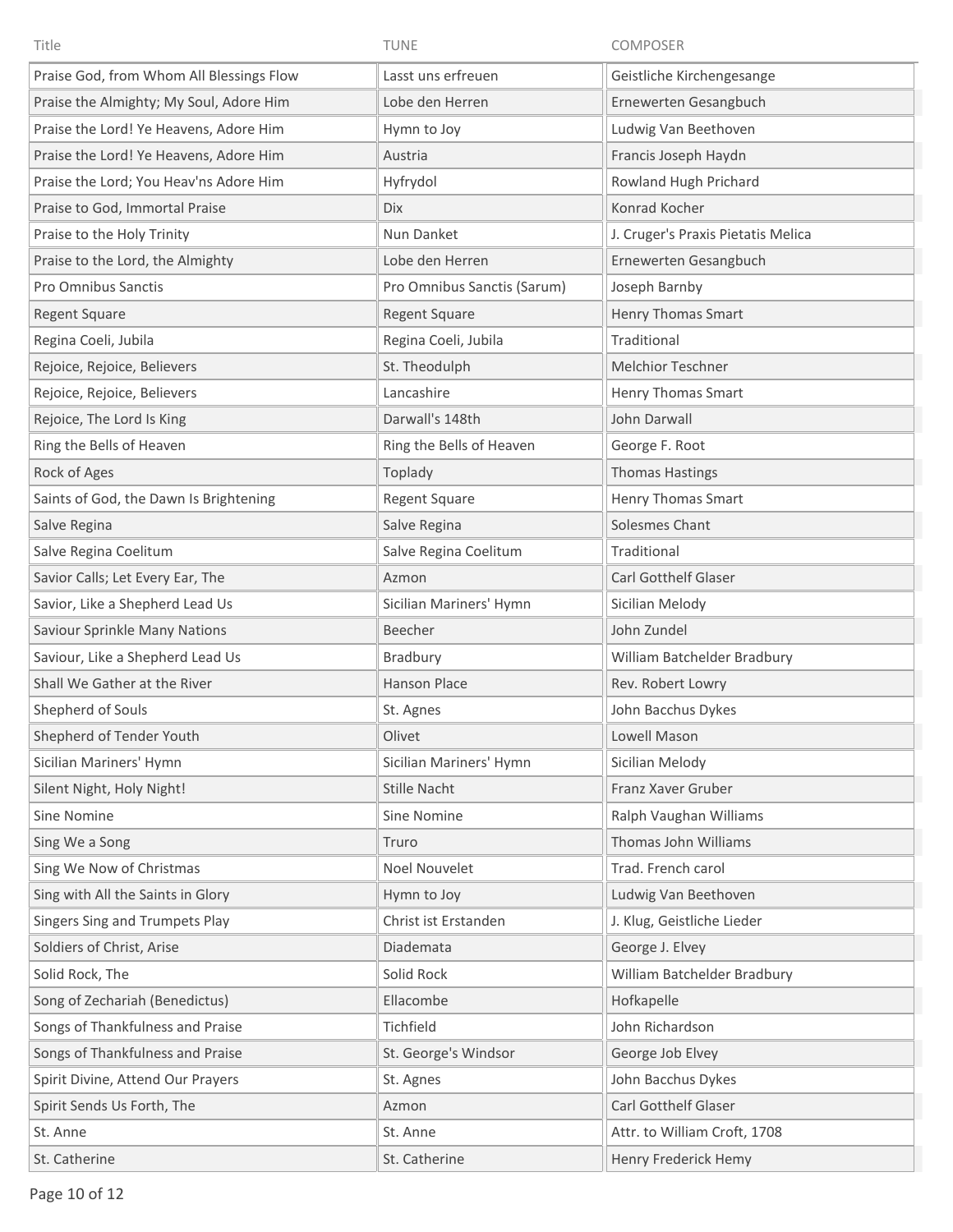| Title                                     | <b>TUNE</b>                    | <b>COMPOSER</b>                    |
|-------------------------------------------|--------------------------------|------------------------------------|
| St. Elizabeth                             | St. Elizabeth                  | Silesian Folk Tune                 |
| St. Flavian                               | St. Flavian                    | Day's Psalter, 1563                |
| St. Theodulph                             | St. Theodulph                  | Melchior Teschner                  |
| <b>Stabat Mater Dolorosa</b>              | <b>Stabat Mater Dolorosa</b>   | Gesangbuch, Mainz - Traditional    |
| Stand Up, Stand Up for Jesus              | Webb                           | George J. Webb                     |
| Star of the Sea, We Hail Thee             | Ave Maris Stella               | Caspar Ett                         |
| Star-Spangled Banner, The                 | Star-Spangled Banner           | John Stafford Smith                |
| <b>Stewards of Earth</b>                  | Finlandia                      | Jean Sibelius                      |
| Stille Nacht, Heilige Nacht               | Stille Nacht                   | Franz Xaver Gruber                 |
| Strife Is O'er, The                       | Victory                        | Glovanni Pierluigi da Palestrina   |
| Sun of My Soul                            | Grosser Gott, Wir Loben Dich   | Maria Theresa, Gesangebuch         |
| Sweet By and By                           | Sweet By and By                | Joseph Philbrick Webster           |
| Sweet Hour of Prayer                      | Sweet Hour of Prayer           | William Batchelder Bradbury        |
| Sweet Is the Work, My God, My King        | Truro                          | Thomas John Williams               |
| Swell the Anthem, Raise the Song          | St. George's Windsor           | George Job Elvey                   |
| Take Time to Be Holy                      | Longstaff                      | George Coles Stebbins              |
| Tantum Ergo                               | Tantum Ergo                    | Stonyhurst                         |
| Thanks Be to You, O God                   | Melita                         | John Bacchus Dykes                 |
| The Day of Resurrection                   | Lancashire                     | Henry Thomas Smart                 |
| The Lord Is My Shepherd                   | Lord Is My Shepherd            | Thomas Koschat                     |
| The Lord Our God Alone Is Strong          | Truro                          | Thomas John Williams               |
| Thee We Adore, O Hidden Savior            | <b>Noel Nouvelet</b>           | Trad. French carol                 |
| Thee We Adore, O Hidden Savior            | Adoro Te Devote                | Processionale                      |
| Thee, Holy Father, We Adore               | Lasst uns erfreuen             | Geistliche Kirchengesange          |
| There Is a Green Hill Far Away            | There Is a Green Hill Far Away | George Coles Stebbins              |
| There's A Church in the Valley            | Church in Wildwood             | Dr. William S. Pitts               |
| There's a Garden Where Jesus              | <b>Beautiful Garden</b>        | James Henry Fillmore Sr.           |
| There's a Song In the Air                 | Curran                         | Karl Pomeroy Harrington            |
| There's a Wideness in God's Mercy         | Beecher                        | John Zundel                        |
| These Forty Days of Lent                  | St. Flavian                    | Day's Psalter, 1563                |
| These Things Shall Be                     | Truro                          | Thomas John Williams               |
| Thine Is the Glory                        | Judas Maccabeus                | George Frederick Handel            |
| This Day God Gives Me                     | Bunessan                       | Gaelic Melody                      |
| This Holy Covenant Was Made               | Lasst uns erfreuen             | Geistliche Kirchengesange          |
| This Is My Song, O God of All the Nations | Finlandia                      | Jean Sibelius                      |
| This Is the Day the Lord Has Made         | Nun Danket                     | J. Cruger's Praxis Pietatis Melica |
| This Is the Spirit's Entry Now            | Azmon                          | Carl Gotthelf Glaser               |
| Thou Hidden Love of God, Whose Height     | St. Catherine                  | Henry Frederick Hemy               |
| Thou Lord of Hosts, Whose Guiding Hand    | Truro                          | Thomas John Williams               |
| Thou, by Heavenly Hosts Adored            | St. George's Windsor           | George Job Elvey                   |
| Thou, Whose Unmeasured Temple Stands      | St. Anne                       | Attr. to William Croft, 1708       |
| Through Love to Light!                    | Finlandia                      | Jean Sibelius                      |